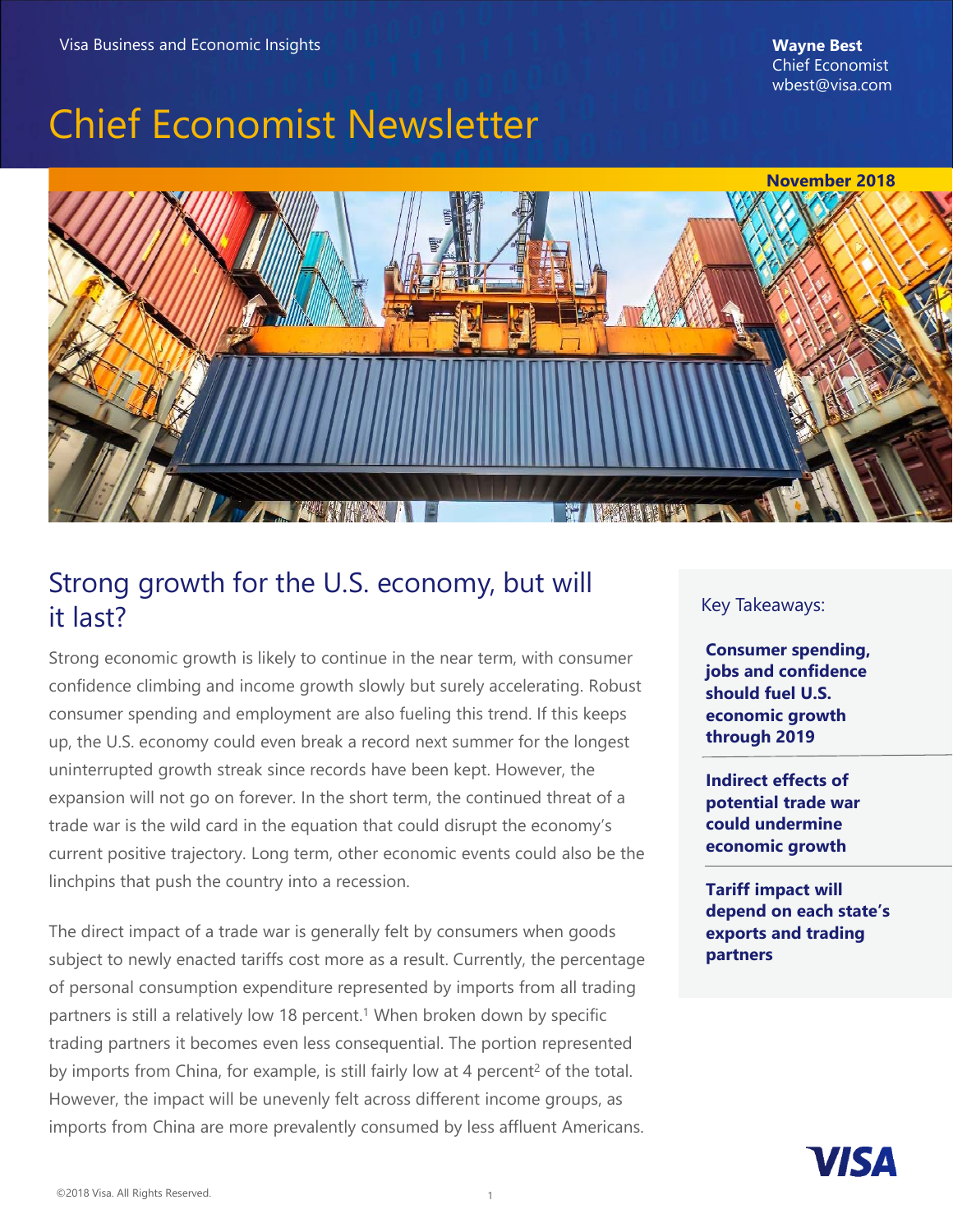## Strong growth for the U.S. economy, but will it last? (cont.)

The trade war impacts will also affect different areas of the country in different ways. Nearly half of the country's states have 4 percent or more of their total exports that will be affected by the new tariffs. This is especially pronounced in much of the central region of the United States (as shown in the chart below). Some tariffs affect multiple states that produce similar

goods, such as soybeans in North Dakota, Illinois, Ohio, Louisiana and others, or passenger vehicles in states like Oregon, Kentucky, Michigan, Georgia and Alabama. Other tariffs impact individual states—Maine lobster, Alaskan salmon and Hawaiian macadamia nuts, for examples. These tariffs could affect job growth disproportionately throughout the country.



#### Share of total exports impacted by new tariffs

Source: Visa Business and Economic Insights analysis of U.S. Chamber of Commerce and U.S. Census data as of July 2018. \* Download associated data file for actual growth rates: exports-tariffs.xlsx.

The impact of the tariffs also depends on the trading partner and how much the exports figure into each state's total economic output. European Union tariffs, for example, affect Rhode Island, Tennessee and Florida most, while Mexico's tariffs affect states from Texas on up to South Dakota, according to Visa Business and Economic Insights' analysis of U.S. Chamber of Commerce and U.S. Census data. China's tariffs affect a broader array of states, including the west coast and pacific northwest states, while nearly half of all state economies would be impacted by Canadian tariffs should a full-blown trade war transpire with the largest U.S. trading partner.

 of the country's consumers is fairly strong, with only The good news is that the "economic health" of much small pockets of stagnant or declining employment and retail sales growth, according to Visa Metro Insights (as shown in the map below). This means that most areas are likely to be able to weather the tariff impact, for now. In addition, negotiations to create the new United States-Mexico-Canada Agreement are a step in the right direction, but the trade deal still needs to be ratified by Congress and that likely won't happen until next year. Nevertheless, it appears conditions have returned to a relative status quo among the three North American trading partners.

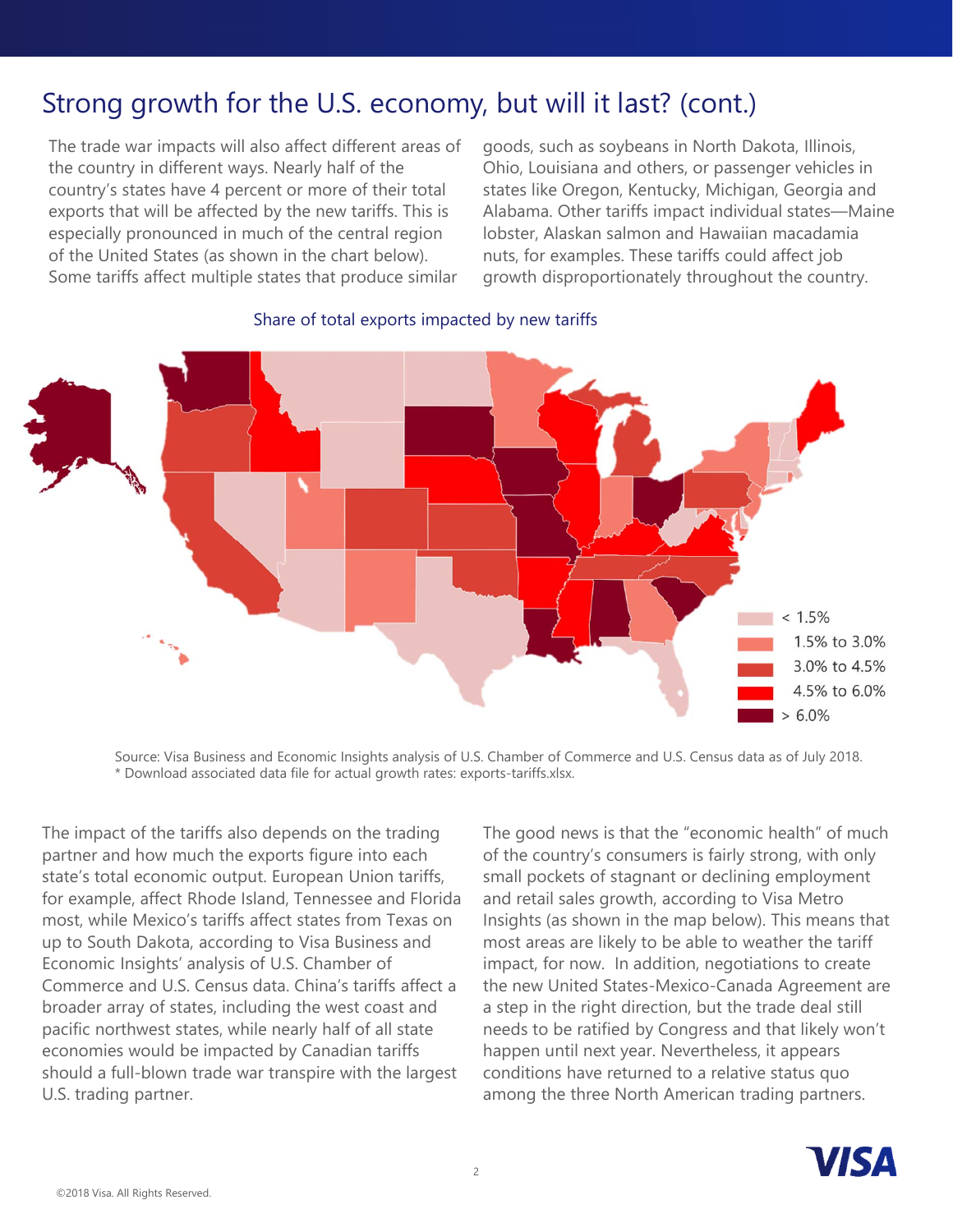### Strong growth for the U.S. economy, but will it last? (cont.)

 $< 0\%$ 1% to <3% 3% to 5% 0% to <1%  $>5%$ 

Growth of consumer economic health\* (by Metropolitan Statistical Area, 2Q2018)

Sources: Visa Business and Economic Insights; Visa Metro Insights. \*Measures employment and retail sales growth. Download associated data file for actual growth rates: economic-health-metro.xlsx.

#### Potential trade war adds uncertainty to the outlook

The indirect impacts of the tariffs may prove to be a bigger issue. Fear of a trade war could lead to indecision and a deceleration of investment among businesses, as well as a drop in consumer confidence. U.S. GDP under a trade war could drop more than 1 percent below current GDP estimates.<sup>3</sup> However, this is still unlikely to push the U.S. economy into a recession. Investor angst is being stoked by uncertain monetary policy, geopolitical concerns that may affect trade and the global economy, as well as rising interest rates. This could lead to a continued period of stock market volatility and in turn impact consumer spending. It appears, the *fear* of a trade war would have a larger impact on the economy than the trade war itself.

 expected to gradually slow in 2019/2020, but there are Currently, the economy is expanding at an impressive pace. In 1H2018, tax cuts helped to boost disposable income and drive a surge in consumer spending. Very low jobless claims filings and a high number of job openings in September—at 7.0 million4—are signaling a tighter labor market, although job growth to-date is still holding steady. GDP growth, while strong now, is some risks that could lead to a further deceleration beyond what is forecast. A more rapid labor market tightening, combined with recently-enacted tariffs, may put further pressure on inflation and lead to more rate hikes from the Federal Reserve. Consumers would likely pull back on their credit demand and spending, particularly if prices begin rising faster than income.